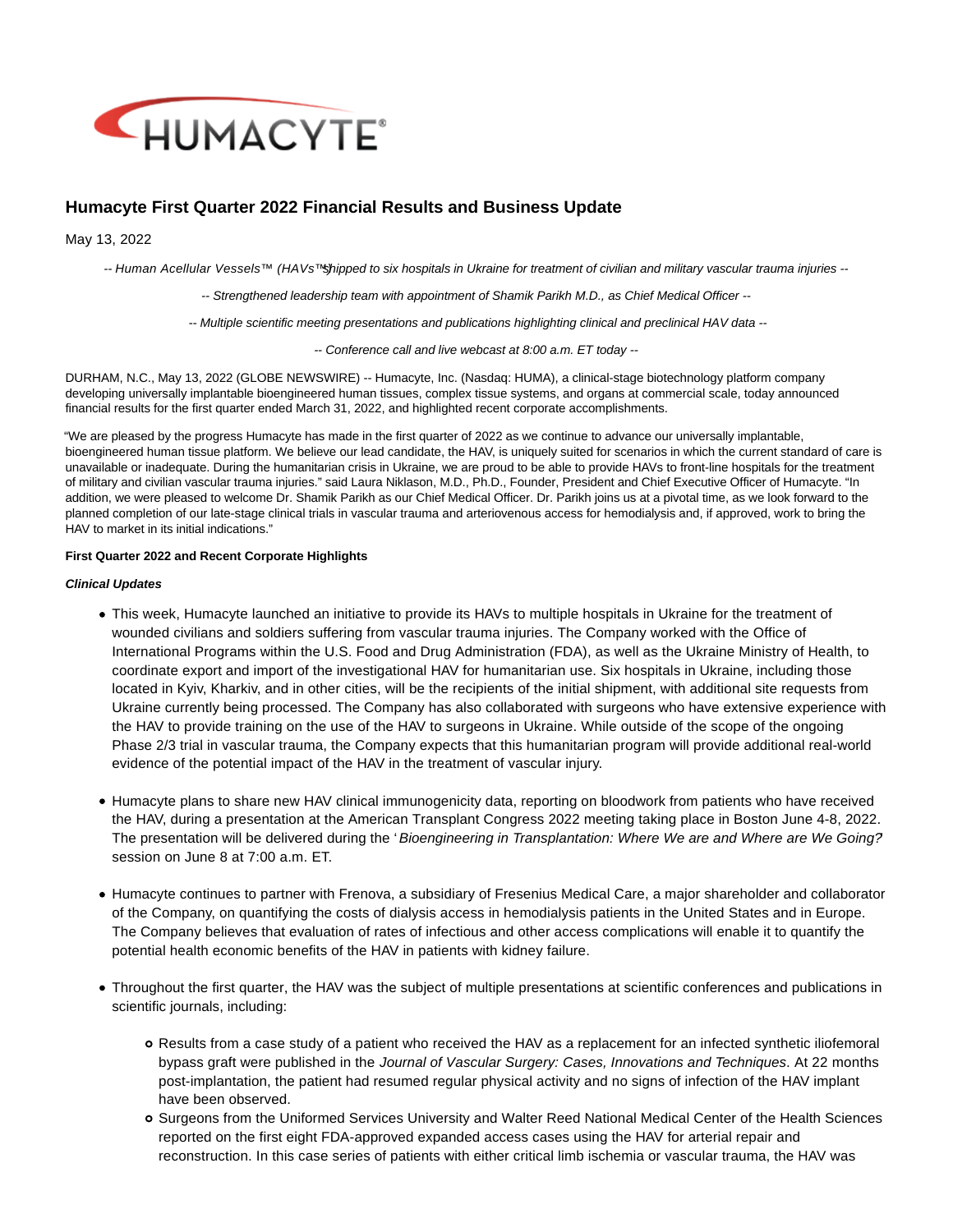observed to resist infection, provided reliable patency, and offered surgeons an immediately available biologic conduit option. The report on this case series was published in the Annals of Vascular Surgery in April 2022.

- Five-year data from a Phase 2 clinical trial of patients receiving the HAV for arteriovenous access in hemodialysis were published in the journal EJVES Vascular Forum. Results showed long-term durability and usability of the HAV during the five-year follow-up period, with no reports of infection or immunogenicity.
- The first preclinical study of the use of the Company's small-diameter (3.5 mm) HAV in coronary artery bypass grafting was presented at Advanced Therapies Week. The HAV was observed to maintain patency and exhibited host-cell remodeling and regeneration in a non-human primate (baboon) model, which is considered to be highly predictive of human outcomes.

## **Corporate Updates**

In April, Humacyte announced the appointment of Shamik J. Parikh, M.D., as Chief Medical Officer. In this role, Dr. Parikh leads the Company's global clinical development strategy, including oversight of the preclinical and clinical development, clinical operations, and medical affairs functions. Dr. Parikh brings more than two decades of leadership experience in academia and at global pharmaceutical companies, where he oversaw clinical and drug strategy, clinical research and development, product launches, medical affairs and drug safety, across multiple therapeutic areas including a 16-year tenure at AstraZeneca.

## **First Quarter 2022 Financial Highlights**

- The Company reported cash, cash equivalents and short-term investments of \$206.2 million as of March 31, 2022, compared to \$225.5 million as of December 31, 2021. The \$19.3 million net use of cash, cash equivalents and short-term investments for the first quarter 2022 resulted from spending related to net operating activities for the quarter, including clinical and earlier-stage programs and preparation for the Company's anticipated commercial launch. The Company believes that its cash, cash equivalents and short-term investments are adequate to fund operations through the end of 2024, past the Company's current expected timelines for potential approvals of the HAV in vascular trauma and AV access for hemodialysis.
- Revenue was \$233 thousand for the first quarter of 2022, compared to \$155 thousand for the first quarter of 2021. Revenue in both periods related to grants supporting the development of the HAV.
- Research and development expenses were \$16.3 million for the first quarter of 2022, compared to \$15.1 million for the first quarter of 2021. The current-period increase resulted primarily from increased personnel and materials expenses designed to support expanded research and development initiatives and the support of clinical trials.
- General and administrative expenses were \$5.7 million for the first quarter of 2022, compared to \$4.8 million for the first quarter of 2021. The current-period increase resulted primarily from the transition to being a public company and preparation for the planned U.S. commercial launch of the HAV, if approved, including increased personnel costs, professional fees and insurance costs.
- Other net income (expenses) was \$1.9 million for the first quarter of 2022, compared to \$(0.5) million for the first quarter of 2021. The current-period increase in other net income resulted primarily from non-cash gains related to the remeasurement of the contingent earnout liability associated with the August 2021 merger with Alpha Healthcare Acquisition Corp., partially offset by an increase in interest expense related to the Company's loan facility with Silicon Valley Bank.
- Net loss was \$19.8 million for the first quarter of 2022, compared to \$20.3 million for the first quarter of 2021. The currentperiod decrease in net loss resulted from the increase in other net income described above, partially offset by expense increases also described above.

## **Conference Call and Webcast Details**

| Friday, May 13, 2022             |
|----------------------------------|
| $8:00$ a.m. ET                   |
| Toll-Free: 1-877-704-4453        |
| International: 1-201-389-0920    |
| Conference ID: 13729522          |
| <b>Webcast Link - Click Here</b> |
|                                  |

A replay of the webcast will be available following the conclusion of the live broadcast and will be accessible on the investors section of the Company's website for at least 30 days.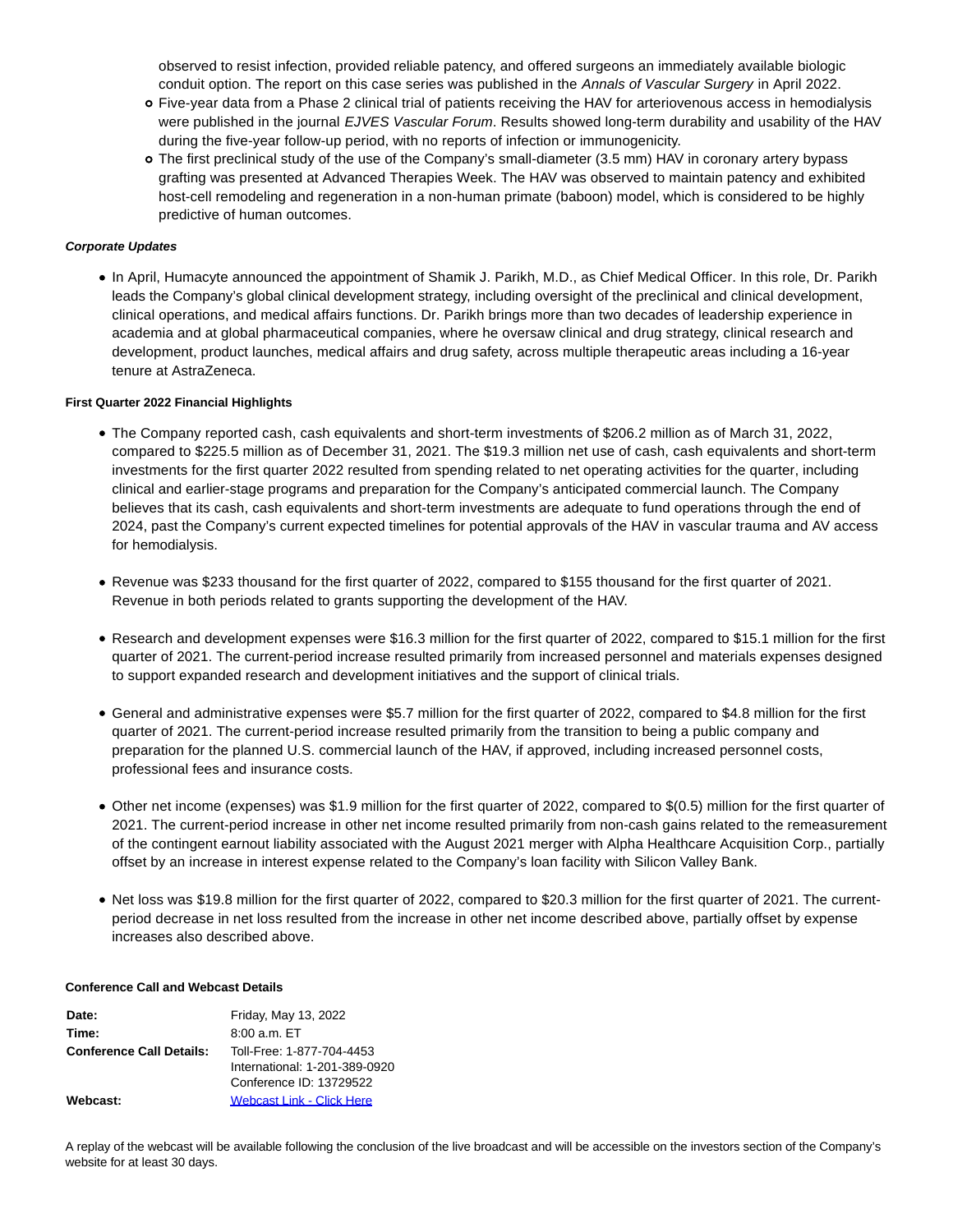### **About Humacyte**

Humacyte, Inc. (Nasdaq: HUMA) is developing a disruptive biotechnology platform to deliver universally implantable bioengineered human tissues and complex tissue and organ systems designed to improve the lives of patients and transform the practice of medicine. The Company develops and manufactures acellular tissues to treat a wide range of diseases, injuries and chronic conditions. Humacyte's initial opportunity, a portfolio of human acellular vessels (HAVs), is currently in late-stage clinical trials targeting multiple vascular applications, including vascular trauma repair, arteriovenous access for hemodialysis, and peripheral arterial disease. Preclinical development is also underway in coronary artery bypass grafts, pediatric heart surgery, treatment of type 1 diabetes, and multiple novel cell and tissue applications. Humacyte's 6mm HAV for arteriovenous (AV) access for performing hemodialysis was the first product candidate to receive the FDA's Regenerative Medicine Advanced Therapy (RMAT) designation, and has also received FDA Fast Track designation. The HAV received priority designation for the treatment of vascular trauma by the U.S. Secretary of Defense. The HAV is an investigational product and has not been approved for sale by the FDA or any international regulatory agency. For more information, visit [www.Humacyte.com.](https://www.globenewswire.com/Tracker?data=jhYFZcrAI4m7EOsYHkq0XxWZ2F2S0xu64fWJNmx1rDyjmuVMIFUpYJf1fsnTYx5f423fgF_hmeECt_IxCv1EfQ==)

## **Forward-Looking Statements**

This press release contains forward-looking statements that are based on beliefs and assumptions and on information currently available. In some cases, you can identify forward-looking statements by the following words: "may," "will," "could," "would," "should," "expect," "intend," "plan," "anticipate," "believe," "estimate," "predict," "project," "potential," "continue," "ongoing" or the negative of these terms or other comparable terminology, although not all forward-looking statements contain these words. These statements involve risks, uncertainties and other factors that may cause actual results, levels of activity, performance or achievements to be materially different from the information expressed or implied by these forward-looking statements. Although we believe that we have a reasonable basis for each forward-looking statement contained in this press release, we caution you that these statements are based on a combination of facts and factors currently known by us and our projections of the future, about which we cannot be certain. Forward-looking statements in this press release include, but are not limited to, statements regarding the Company's cash runway, the initiation, timing, progress, and results of our preclinical and clinical trials; the anticipated characteristics and performance of our HAVs; our ability to successfully complete, preclinical and clinical trials for our HAVs; the anticipated benefits of our HAVs relative to existing alternatives; the anticipated commercialization of our HAVs and our ability to manufacture at commercial scale; the implementation of our business model and strategic plans for our business; our rights and obligations under our partnership with Fresenius Medical Care; the scope of protection we are able to establish and maintain for intellectual property rights covering our HAVs and related technology; the timing or likelihood of regulatory filings and approvals; timing, scope, and rate of reimbursement for our HAVs; our expectations regarding our initiative to provide HAVs to Ukraine; and our estimated available market opportunity. We cannot assure you that the forward-looking statements in this press release will prove to be accurate. These forward-looking statements are subject to a number of significant risks and uncertainties that could cause actual results to differ materially from expected results, including, among others, the impact of COVID-19 on Humacyte's business, changes in applicable laws or regulations, the possibility that Humacyte may be adversely affected by other economic, business, and/or competitive factors, and other risks and uncertainties, including those included under the header "Risk Factors" in our Annual Report on Form 10-K for the year ended December 31, 2021, filed by Humacyte with the SEC and in subsequent SEC filings. Most of these factors are outside of Humacyte's control and are difficult to predict. Furthermore, if the forward-looking statements prove to be inaccurate, the inaccuracy may be material. In light of the significant uncertainties in these forward-looking statements, you should not regard these statements as a representation or warranty by us or any other person that we will achieve our objectives and plans in any specified time frame, or at all. The forward-looking statements in this press release represent our views as of the date of this press release. We anticipate that subsequent events and developments will cause our views to change. However, while we may elect to update these forward-looking statements at some point in the future, we have no current intention of doing so except to the extent required by applicable law. You should, therefore, not rely on these forward-looking statements as representing our views as of any date subsequent to the date of this press release.

### **Humacyte Investor Contact:**

Joyce Allaire LifeSci Advisors LLC +1-617-435-6602 [jallaire@lifesciadvisors.com](https://www.globenewswire.com/Tracker?data=xXYlx8FfM-N3lpXkWHe9movFfX292gXuvhVfDUJ_kh_KY5CKLauNJDlS_NiD5moBa_wNzFOiIJVVdKYByZ5MYb1ehUm766-DdaHrYTWFKHtuOo0mL7LTvFyyB3vRtwUv) [investors@humacyte.com](https://www.globenewswire.com/Tracker?data=dejiJknQCjm_g3vfXTPQ7K6AKG7MwC05jY6OHr7SSZBR1_J39b81v85pd7Gsjrcnr5jPJeiufRtDGS96mOhbPCRpNq08qG8MSqH_0_akziQ=)

#### **Humacyte Media Contact:**

Heather Anderson 6 Degrees 919-827-5539 [handerson@6degreespr.com](https://www.globenewswire.com/Tracker?data=0utrZJGrD-Ul_wOQMJYtAKRxLeYjmXXM8yv366jzmDlPCqS9W7FqxZohUn5ty3quicDWIUa0UCMRvAo9I15DDVy1WhJF0q2CszMbJyc00Bk=) [media@humacyte.com](https://www.globenewswire.com/Tracker?data=WDMDEoadn2wFrT0C6Hq3GMWqsLkAyYpyvZM8DXCbb7CEbickaswoFjsgqX9Kk0jt9ayW1FMzawQW8xxGdsNHzLhVrJF82rv7R-UZoFywdmA=)

### **Humacyte, Inc.**

**Condensed Consolidated Statements of Operations and Comprehensive Loss**

### **(unaudited)**

#### **(in thousands except for share and per share amounts)**

| <b>Grant Revenue</b>       |   | <b>Three Months Ended</b><br>March 31, |      |        |  |
|----------------------------|---|----------------------------------------|------|--------|--|
|                            |   | 2022                                   |      | 2021   |  |
|                            | ง | 233                                    | - \$ | 155    |  |
| <b>Operating expenses:</b> |   |                                        |      |        |  |
| Research and development   |   | 16,314                                 |      | 15,137 |  |
| General and administrative |   | 5,682                                  |      | 4,787  |  |
| Total operating expenses   |   | 21,996                                 |      | 19,924 |  |
|                            |   |                                        |      |        |  |